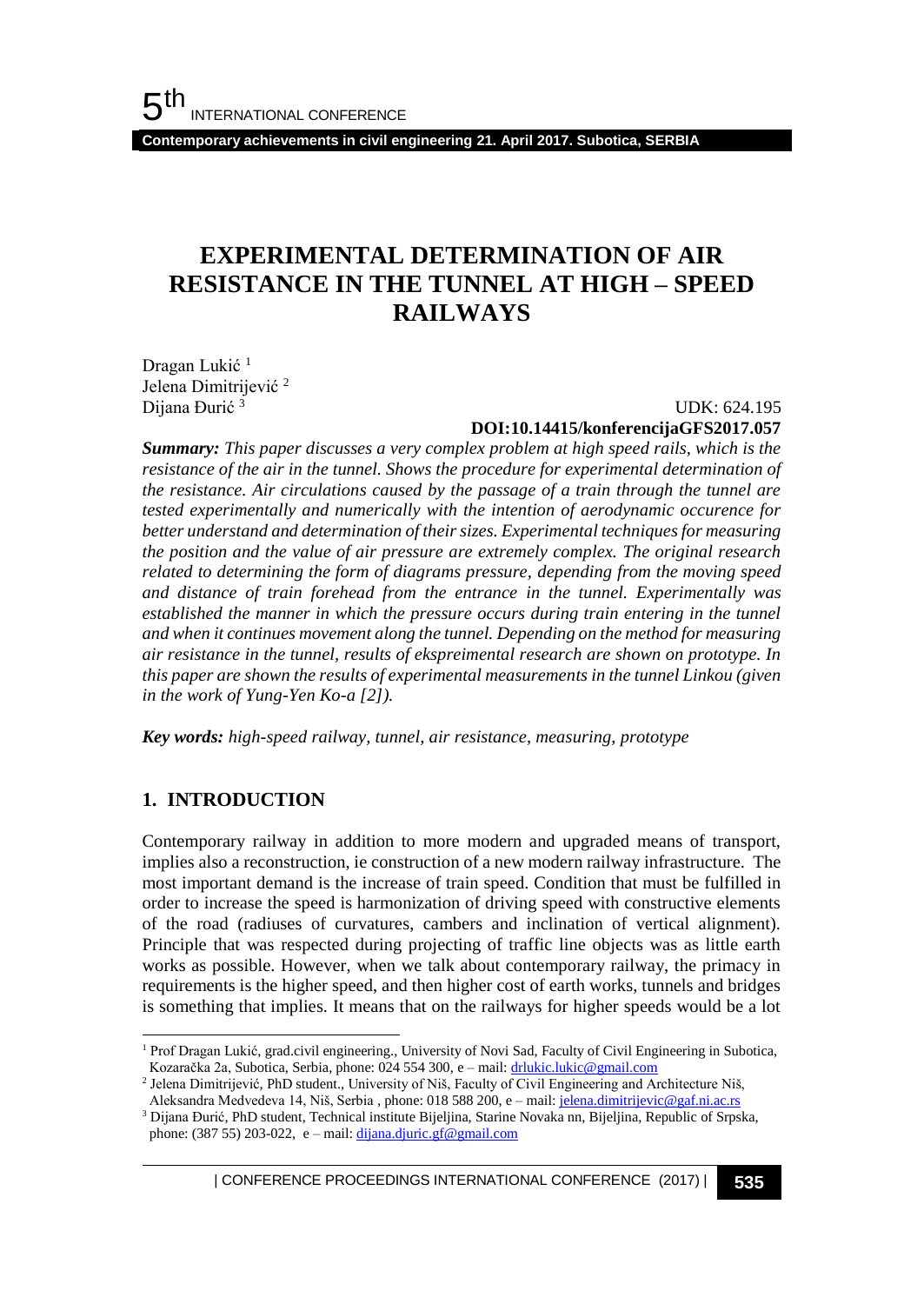of bridges and tunnels, more than it would be in earlier case. This causes more serious studying of air resistance in tunnels.

Aerodynamic problems at high-speed trains are closely connected with air circulation around the vehicle. It took a lot of time to realize that a lot of energy is lost on overcoming these resistances and that vehicles abilities are reduces. Under vehicle abilities are considered increased air resistance with increase of speed, noise and vibrations. Detail research confirmed that air resistance directly depends from speed of driving. Problem of studying of air resistance significantly complicates during the passing of the train through the tunnel. Carried out were researches considering size and characteristics of air resistance in tunnel during passing of trains of small speeds. From known researches exist research on model in tested tunnels and measurements that are carried out on realistic constructions and at real conditions. Besides experimental research are carried out numerical simulation of occurrence of resistance around the train, after which those sizes and occurrences are compared to those obtained with experimental research.

Experimental measuring determined that resistance and air circulation near vehicle depend from its shape, so it I has been began with upgrading of frontal part and sides of transport means. Also, existence of vertical ventilation shafts in tunnels affects the value of air resistance.

#### **2. THEORETICAL BASIS**

In research, theoretical or experimental it is began from defining the turbulent flow. When the train passes through the tunnel, it is created vortex field and turbulent flow. Equation of continuity for turbulent flows has the following shape [3]:

$$
\frac{\partial \rho}{\partial t} + \frac{\partial (\rho u_j)}{\partial x_j} = 0, \quad j = 1, 2, 3 \tag{1}
$$

where:  $t -$  is time,  $\rho$  –density,  $x_j$  – coordinates,  $u_j$  – speed in direction of coordinates Equation of movement

$$
\frac{\partial(\rho u_i)}{\partial t} + \frac{\partial(\rho u_i u_j)}{\partial x_j} = \rho f_i - \frac{\partial p}{\partial x_i} + \frac{\partial \tau_{ij}}{\partial x_j}
$$
(2)

where:  $p -$  is a static pressure,  $u_i$  – speed in direction  $x_i$ ,  $f_i$  – force in direction  $x_i$ ,  $\tau_{ii}$  – voltage tensor

Voltage tensor is determined in the following way:

$$
\tau_{ij} = \mu \left[ \left( \frac{\partial u_j}{\partial x_i} + \frac{\partial u_i}{\partial x_j} \right) - \frac{2}{3} \frac{\partial u_k}{\partial x_k} \delta_{ij} \right]
$$
(3)

where:  $\mu$  – is a coefficient of air viscosity

Base on equation (2) is obtained kinetic energy equation (*k*) of turbulent movement: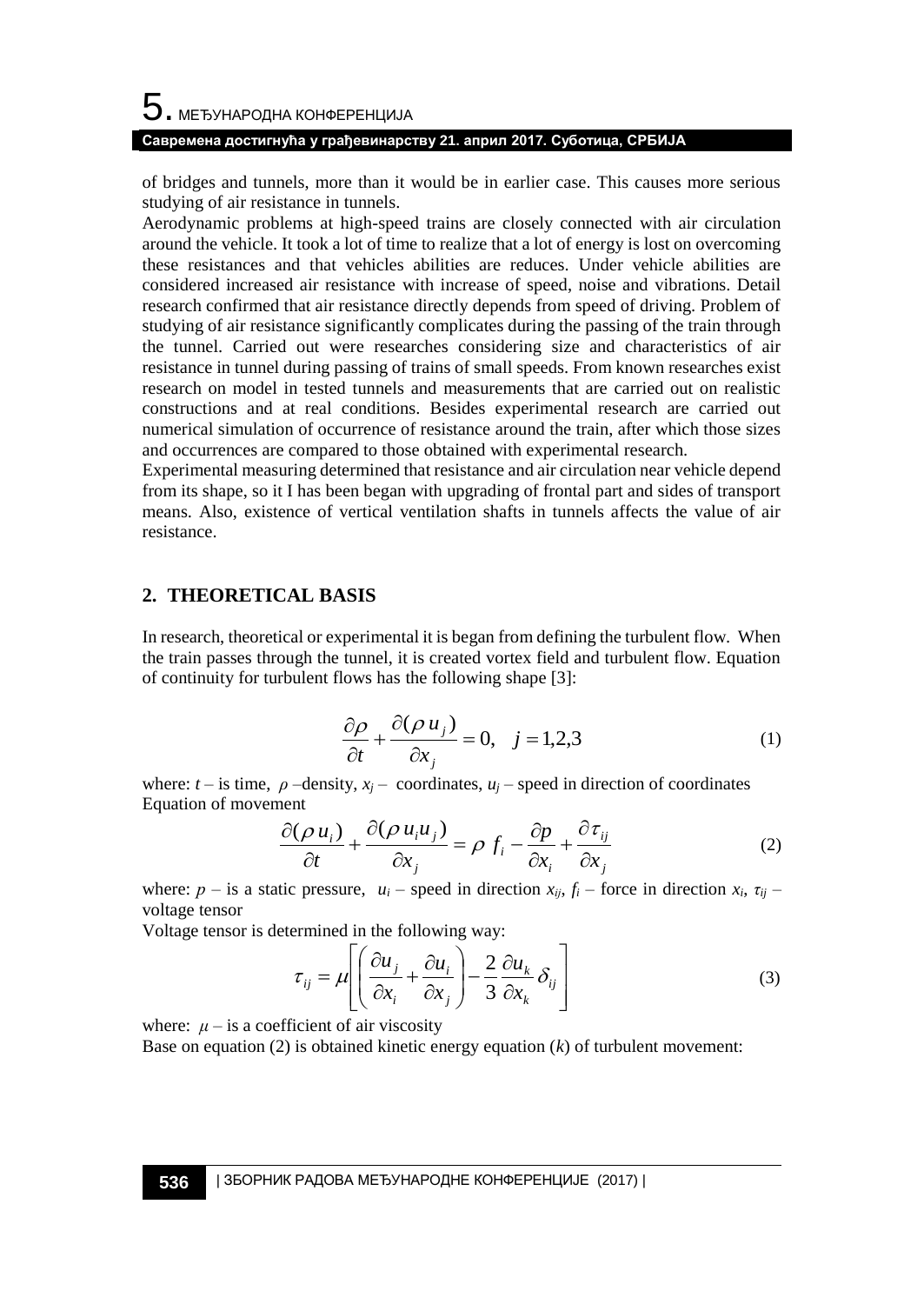# $5<sup>th</sup>$ INTERNATIONAL CONFERENCE

**Contemporary achievements in civil engineering 21. April 2017. Subotica, SERBIA**

$$
\frac{\partial(\rho k)}{\partial t} + \frac{\partial(\rho k u_i}{\partial x_i} = \frac{\partial \left[ \left( \mu + \frac{\mu_i}{\sigma_k} \right) \frac{\partial k}{\partial x_j} \right]}{\partial x_j} + G_k - \rho \varepsilon + G_b - Y_M + S_k \tag{4}
$$

Equation of turbulent dissipation  $(\varepsilon)$  is given with the equation:

$$
\frac{\partial(\rho \varepsilon)}{\partial t} + \frac{\partial(\rho \varepsilon)}{\partial x_i} = \frac{\partial \left[ \left( \mu + \frac{\mu_t}{\sigma_{\varepsilon}} \right) \frac{\partial \varepsilon}{\partial x_j} \right]}{\partial x_j} + C_{\varepsilon 1} \frac{\varepsilon}{k} \left( G_k + C_{\varepsilon 3} G_b \right) - C_{\varepsilon 2} \rho \frac{\varepsilon^2}{k} + S_{\varepsilon} \tag{5}
$$

### **3. DETERMINATION OF AIR RESISTANCE IN THE TUNNEL ON PROTOTYPE**

Within measuring of air resistance on prototype, here would be presented cases of measurement in tunnel *Linkou.* Measurements were carried out under customary circumstances and with realized commercial speeds.



*Figure 1 – Tunnel Linkou – portal, longitudinal intersection and position of measuring points [2]*

Length of *Linkou* tunnel is  $6482$  m with cross section of  $74 \text{ m}^2$ . Position of measuring points is located near north portal of the tunnel and shaft А (figure 2). Shaft А is on position 2562 m from north portal. *Linkou* tunnel is located on the north Taiwan. It should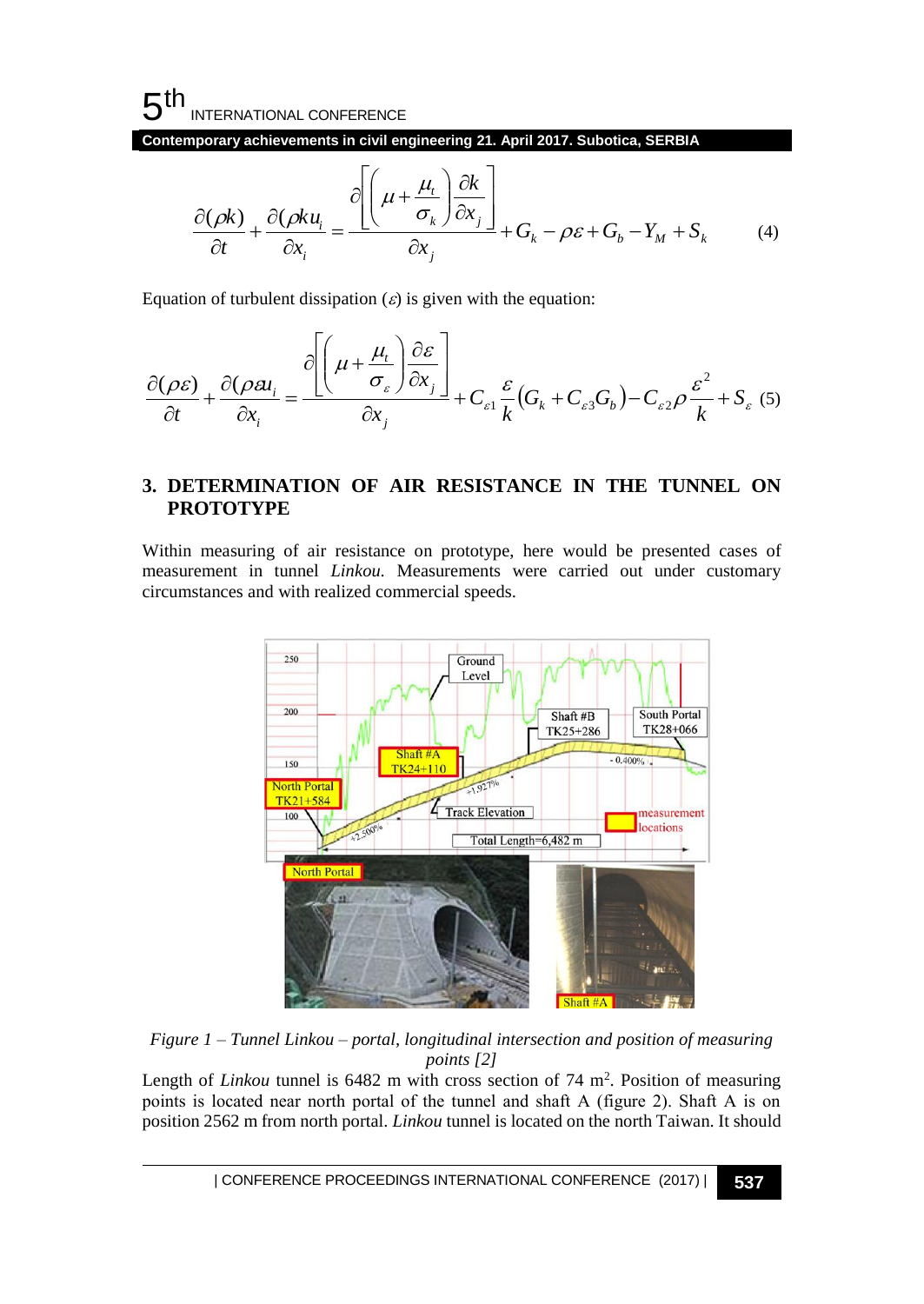# 5. МЕЂУНАРОДНА КОНФЕРЕНЦИЈА **Савремена достигнућа у грађевинарству 21. април 2017. Суботица, СРБИЈА**

be mentioned that both entrance portals are vaulted towards tunnel, approximately around 20 m, which increases 1,5 times a cross section of the tunnel. Appearance of entrance portal, cross section of the tunnel and position of measuring points are shown on figure 1.

# **4. MEASURING POINTS AND THE CHARACTERISTICS OF THE MEASURING**

Measurings were carried out for precisely determined train speeds. What is certain is that the speed of other trains that would traffic through the tunnel would not always coincide with measured. For that purpose was set optical switch, so voltage signals on switches synchrinously recorded together with pressure sensors direction of train movement and evaluated current speed of the train. Pressure sensors are set on height of 2,5m and 4,0 m and are placed along tunnel, so they can register wave pressure spreadings and their spatial deviation from the pressure amplitude.



*Figure 2 – Position of measuring points in Linkoutunnel - a) north portal b) shaft A [2]*

Exact positions of measuring points are given in figure 2, shown are north portal and shaft A. For measuring in shaft and connecting hall were set additional sensors at passenger emergency exits. Optical switches are set on both ends of measuring section. During measuring in *Linkou* tunnel speeds of trains were: 270 km/h, 230 km/h, 170 km/h and 120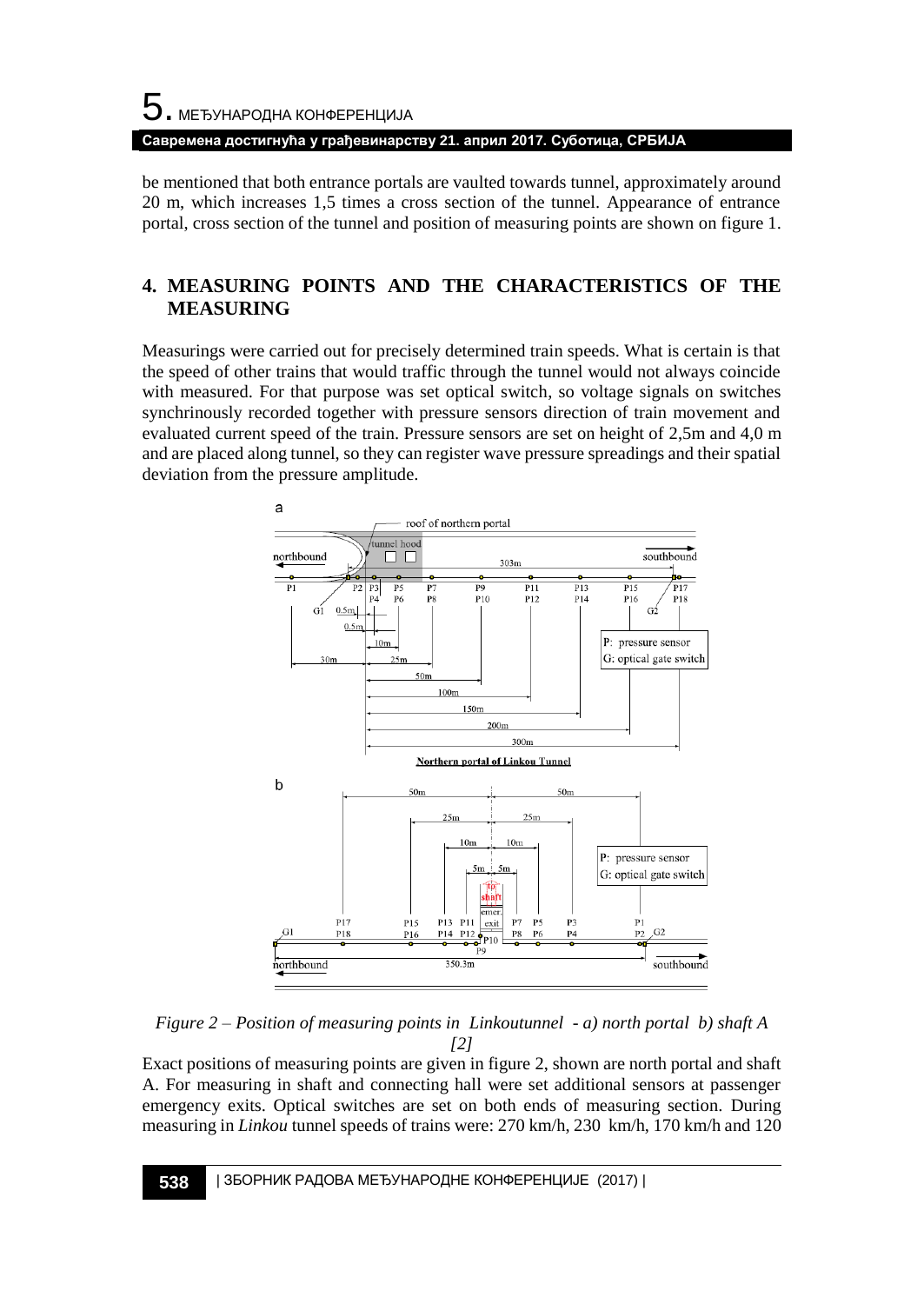#### 5 th INTERNATIONAL CONFERENCE

**Contemporary achievements in civil engineering 21. April 2017. Subotica, SERBIA**

km/h. For every mentioned speed were carried out measurings with 6 trains. From that, three trains were from direction of north portal, and remaining three from direction of south portal. In order the measurements more reliable on part between both ends of the tunnel, measurings were measurements were continued for five minutes after the passing of the train.

# **5. RESULTS ANALYSIS OF EXPERIMENTS**

In paper will be presented some of the measuring in Linkou tunnel with individual interpretations. In order to obtain comprehensive data on the pressure of air during train entering / exiting from the tunnel at high speed, ie during passing of the train through a tunnel, a relatively long-term variations of pressure during passing of train from the direction of the south portal at the site of shaft А in Linkou tunnel are given on diagrams 3(а) and 3(b), expressed by time intervals. On shown diagram 3(а) are given measuring of sensor P1, which was located south from exit for emergency situations at a distance from 50м (hereinafter S-50). Optical switch was at the same place so it was possible to determine current position of the train. Other optical switch was set 300 m north from emergency exit. Measured train speed during passing on location of shaft A was 212,72 km/h.

Looking at the diagram 3(а), can be noted that time interval, where maximum positive pressure follows maximum negative, is between 200. and 210. seconds. On next diagram 3(b) are shown measuring values of pressure with smaller intervals of measuring, measured on sensor P17. Position of sensor P17 is 50 m north from emergency exit (hereinafter N-50). It can be concluded that change of pressure in interval 200-210 s is caused by the south wave of pressures, based on small time difference of pressure amplitude between S-50 and N-50. It is assumed that these waves of pressure (compression and expansion) are caused by rain entrance on north side of the portal.

On figure 3(b) is noted that time difference of pressure amplitude until the arrival of the front part of the train in S-50 is around 37 s. Distance of S-50 to the north portal is 2576 m. Theoretically, the pressure waves are spreading with the speed of sound of 346 m/s at air temperatures of 25<sup>o</sup>C. This implies that time of spreading of buoyancy wave, because of entrance of frontal part of train in tunnel, on side of north portal to S-50 is 2576/346=7,4 s. Time that passes between passing of frontal part of the train through north portal to position S-50 is  $37+7,4=44,4$  s, so average speed on that part is  $2576/44,4=58,0$  m/s= 208,8 km/h. This speed is approximate to the speed measured at shaft А.

According to diagram 3(а), top of negative pressure followed by positive is noted on position from 225-230 s. It is assumed that waves induced with train entry on south portal, by reflecting, cause waves that spread to the northern portal. Since distance of position S-50 to south portal is 3906 m, time interval between S-50 waves formed during entering of frontal part of train from south side of portal and reflecting wave from north on place S-50 is 22,5 s. This means that waves speeded on length of 3906x2=7812 m, and speed wave was7812/22,5=346,4 m/s, which is approximately equal to the sound spreading on temperature of 25 $\degree$ C. According to diagram from figure 3(a) and 3(b) is clearly noted that when the frontal part of train reached to S-50 in 240 s, a sudden and pronounced drop in pressure occurred. After the train passes through S-50 is noted flickering of diagram. When the end of the train is moved from S-50, is noted first positive pressure. In N-50 is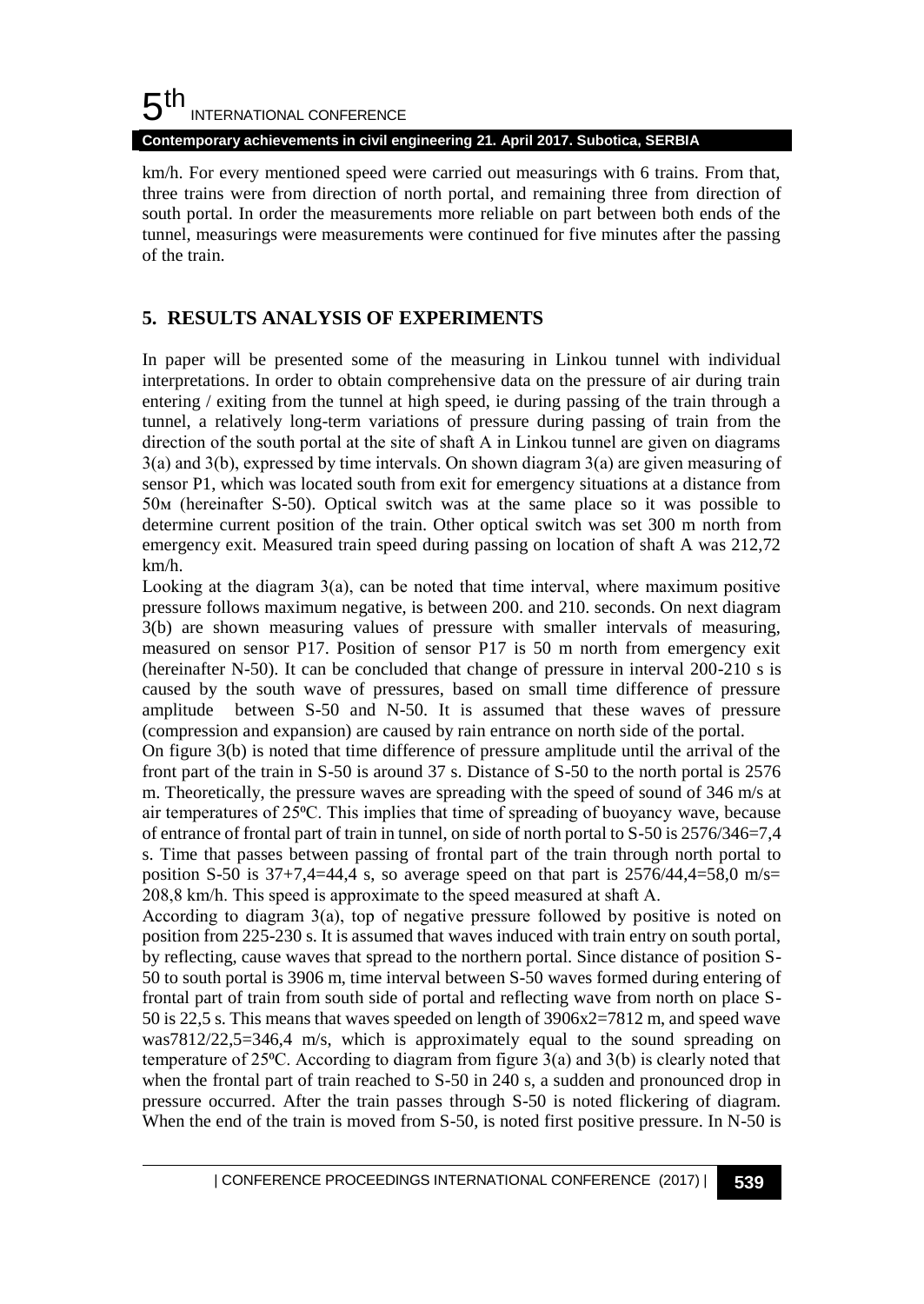# 5. МЕЂУНАРОДНА КОНФЕРЕНЦИЈА **Савремена достигнућа у грађевинарству 21. април 2017. Суботица, СРБИЈА**

noted identical occurrence with small difference in time, because the train from south side arrived before in N-50 than in S-50. This pressure spreading is directly connected with train movement and is caused by aerodynamic resistance train during movement. If diagrams of air resistance during passing of train at speed higher than 200 km/h, on open and in tunnel are compared, can be noted the same trend of line pressures. It can only be explained that during train resistance on open railway, pressure increase on frontal part of the train is to small comparing to local drop of pressure directly next to frontal part of the train. On figure 3(а) is noted one more relatively big amplitude of positive pressure followed by negative on interval 315-320 s. According to time of drive, ie speed of the train, can be concluded that this occurrence happens at moment when train leaves the tunnel. Immediately after is noted occurrence of negative pressure followed by positive, as a consequence of existing of aerodynamic waves and after the train leaves the tunnel. It is time interval  $330-335$  s, figure  $3(a)$ .



*Figure 3 - a) Development of pressure in moment of measuring at shaft A, Linkou tunnel (train speed is 212,72km/h) on place S-50 (180-420s); b )ie on place S-50 and N-50 (200-255s); c) Development of pressure values at north portal of Linkou tunnel (train speed 209,25km/h) on position 300m (180-420s) ; d) ie on places 300m and 100m (190- 245s). Mark B represents recording of sensor places on height of 2,5m, Т on height 4m[2].*

For discussion of pressure measuring on north portal were taken measuring of sensor P18. Graphically, measurements are shown on diagrams, figures 3(c) and 3(d). This sensor is positioned 300 m south from the highest point of north portal (hereinafter point on position 300 m). Optical switch G2 is installed on same place as P18, while switch G1 is positioned exactly on north portal, which is clearly seen on figure 2(а). This enables precise recording of train movement, notation of passing of frontal and end part of train. According to notes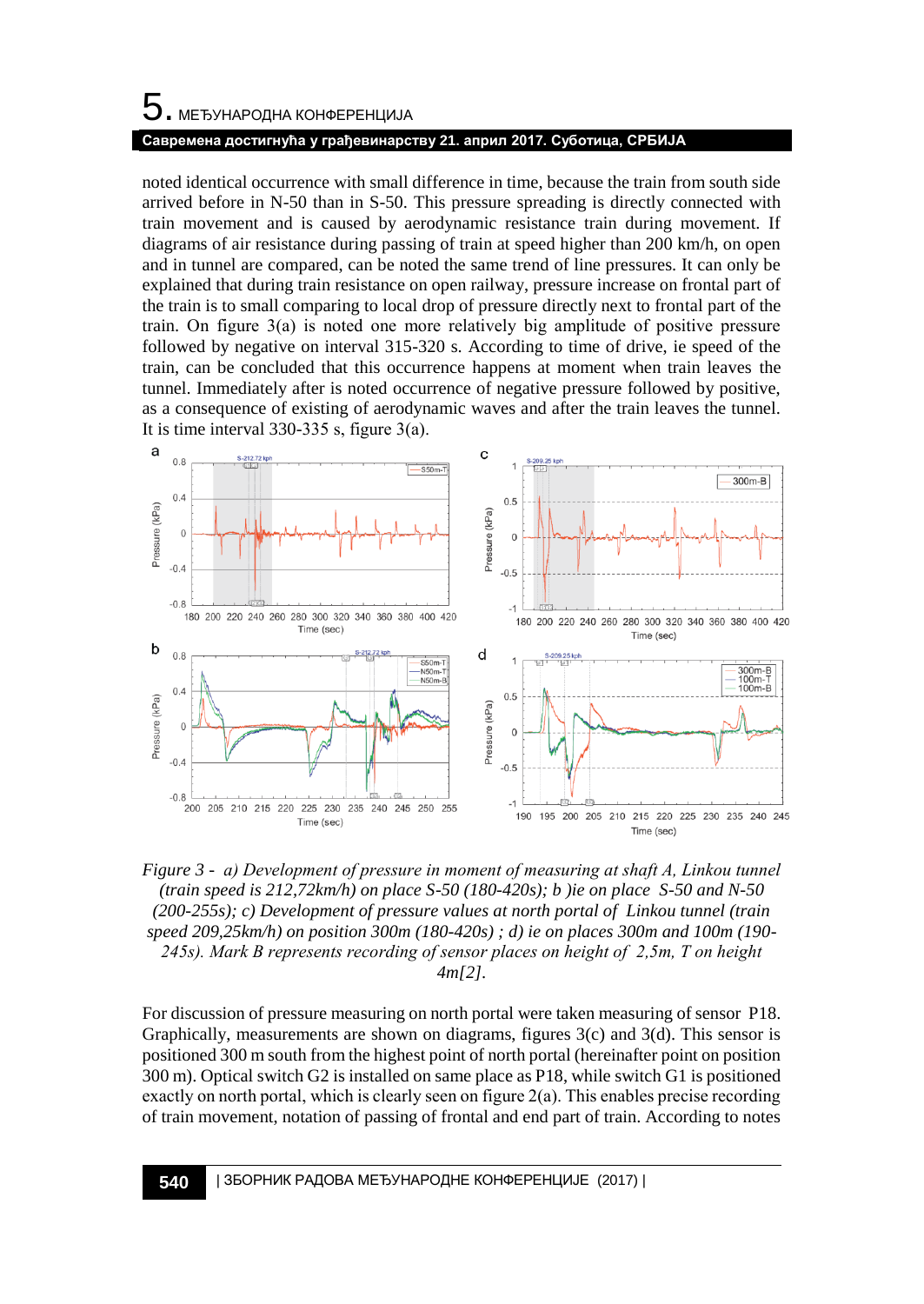#### 5 th INTERNATIONAL CONFERENCE

#### **Contemporary achievements in civil engineering 21. April 2017. Subotica, SERBIA**

of optical speed switches train speed during entering the tunnel through north portal is 209,25 km/h. By diagram analysis from figure 3(c) frontal part of the train was in the tunnel at 195 s, and positive pressure was noted on position of 300 m exactly 1s after that. It is clearly noticeable that the top arrived first on position of 100 m, and some time later on 300 m. Soon after the passing of frontal part of the train through position 300 m, almost simultaneously the end of the train passed the portal. In that moment negative pressure was noted on 300 m which caused pressure of frontal part of the train passing and expansion wave of train end during entrance. While train passed the position of 300 m, negative pressure gradually decreased to the moment of 240 s when the end of the train passes 300 m. In that moment positive pressure overcomes, which is a consequence of resistance from effect of the end of train. At about 230 s, 270 s and 310 s, top of negative pressure followed by one positive is noted on place of position of 300 m. Also, top of positive pressure followed by negative is recorded in moment 320-325 s. This happens in moment of train leaving through south portal.

# **6. CONCLUSION**

Results of measured pressures show that entry  $/$  exit of frontal part of train from tunnel cause buoyancy wave along entire tunnel and causes significant decrease of pressure, while the end of the train causes occurrence of expansion wave with pressure drop.

- Waves caused by train movement through tunnel spread with the speed close to speed of sound spreading.
- Current local drop of pressure is noted during passing of train through tunnel and by absolute value is equal to pressure jump caused by entrance of frontal part of the train in tunnel at the same speed.
- On locations distant from tunnel entrance, in presented example that is 50 m, pressure amplitudes become constant for characteristic train.
- Maximal positive pressures measured in tunnel are result of air resistance during entrance of frontal part of the train and are approximately proportional to the square of the speed of train movement.
- Amplitudes of positive and negative pressures are around 1kPa for speeds.
- Intensity of pressure is inversely proportional to the size of the cross section of the tunnel. The bigger the cross section of the tunnel is, the positive pressure is of smaller intensity.

### **ACKNOWLEDGEMENT**

The author is grateful to the support of Ministry of Education, Science and Technological Development of Republic of Serbia within the framework of the research project OI 174027 (2011-2017).

### **REFERENCES**

[1] Рaghuatan,Р.S., Kim,H.-D., Setoguchi,T.,Aerodynamics of high-speed railway train, Progress in Aerospace sciences, Vol.38, 2002, pp.469-514.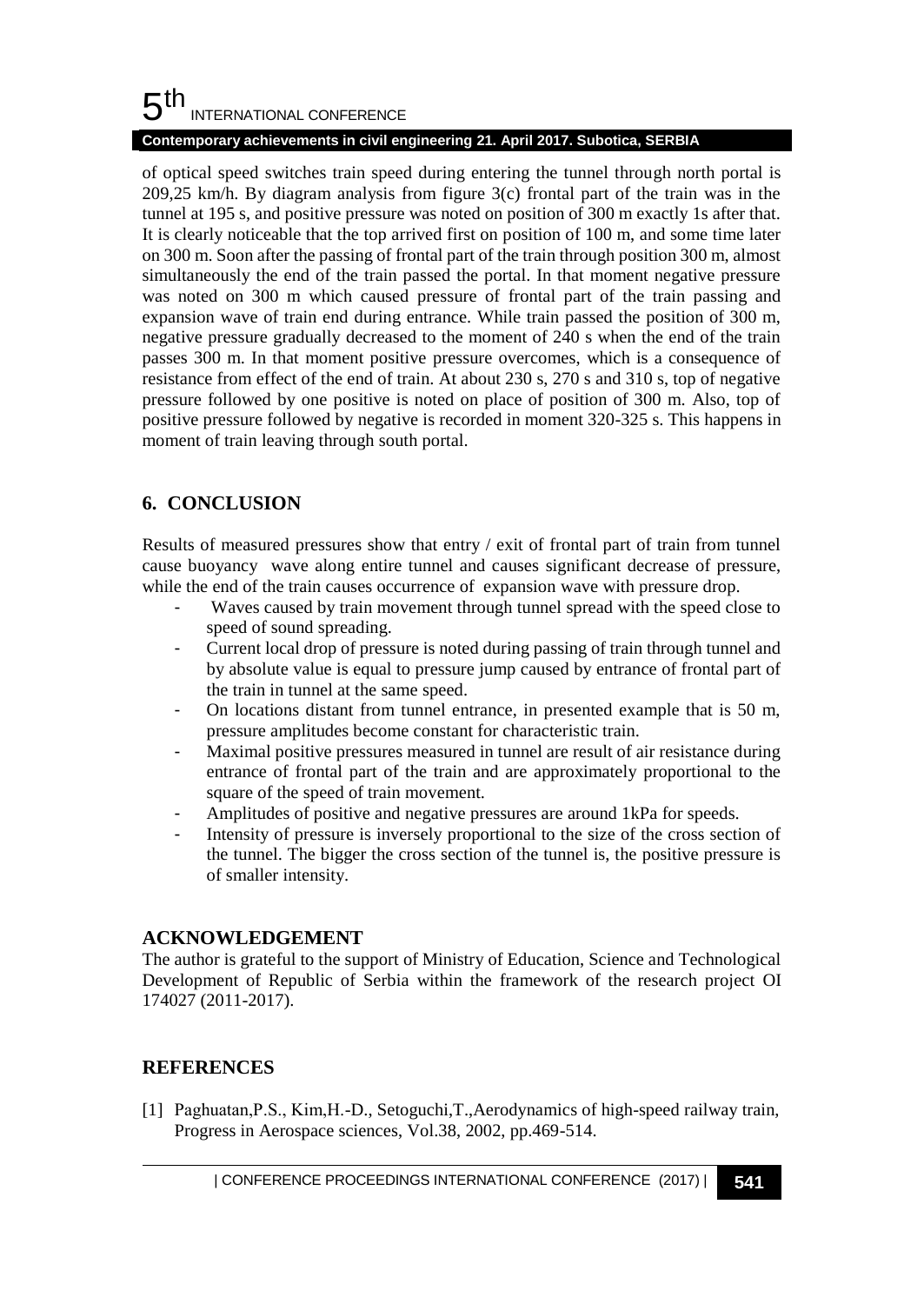#### **Савремена достигнућа у грађевинарству 21. април 2017. Суботица, СРБИЈА**

- [2] Ko, Y.-Y., Chen C.-H., Hoe, I.-C., Wang S.-T., Field measurements of aerodynamic pressures in tunnels induced by high speed trains, Journal of Wind Engineering and Industrial Aerodynamics,Vol.100, 2012, pp.19-29.
- [3] Ferzieger, J.L., Peric, M., 1996. Computational Methods for Fluid Dynamics. Springer-Verlag, Heidelberg, p.265-328.
- [4] Munoz-Paniagua,J., Garcia,J., Crespo,A., Genetically aerodynamic optimization of the nose shape of a high-speed train entering a tunnel, Journal of Wind Engineering and Industrial Aerodynamics, Vol.130, 2014, pp.48-61.
- [5] Picco, P., Baron, A., Molteni, P., Nature of pressure waves induced by a high-speed train travelling through a tunnel, Journal of Wind Engineering and Industrial Aerodynamics, Vol.95, 2007, pp.781-808.
- [6] Podler, J., Hagehan, B., Determination of aerodynamic burden in rail tunnels using measurements and simulation, Sixth International Conference ′'Tunnel Safety and Ventilation′, 2012, Graz.
- [7] Novak,J., Single train passing through a tunnel, European Conference on Computational Fluid Dynamics, 2006, The Netherlands.
- [8] Tarada,F., Himbergen,A.F.W., Stieltjes,I., Aerodynamic loading of trains passing through tunnels, Рailway Engineering Conference, june 2007, London, UK
- [9] Baker,C., The flow around high speed trains, Journal of Wind Engineering and Industrial Aerodynamics, Vol.98, 2010, pp.277-298.
- [10]Howe,M.S., Iida,M., Fukuda,T., Influence of an unvented tunnel entrance hood on the compression wave generated by a high-speed train,Journal of Fluids and Structures, Vol.17, 2003, pp.833-853
- [11]Gilbert,T., Baker,C.J., Quinn,A., Gusts caused by high-speed trains in confined spaces and tunnels, Journal of Wind Engineering and Industrial Aerodynamics, Vol.121, 2013, pp.39-48.
- [12]Choi, J.-K., Kim, K.-H., Effects of nose shape and tunnel cross-sectional area on aerodynamic drag of train travelling in tunnels, Tunnelling and Underground Space Technology, Vol.41, 2014, pp.62-73.
- [13] Schwanitz, S., Wittkowski, M., Polny, V., Samel, C., Basner, M., Continuous Assessments of pressure comfort on a train  $-A$  field-laboratory comparison, Applied Ergonomics, Vol.44, 2013, pp.11-17.
- [14]Рabani,M., Faghih,A.K., Numerical analysis around a passenger train entering the tunnel, Tunneling and Underground Space Technology, Vol.45, 2015, pp.203-213.
- [15] Baron, A., Mossi, M., Sibilla, S., The alleviation of the aerodynamic drag and wave effects of high-speed trains in very long tunnels, Journal of Wind Engineering and Industrial Aerodynamics, Vol.89, 2001, pp.365-401.
- [16]Рeal,T., Zamorano,C., Рibes,F., Рeal,J.I., Train-induced vibration prediction in tunnels using 2D and 3D FEM models in time domain, Tunnelling and Underground Space Technology, Vol49, 2015, pp.376-383.
- [17]Gupta,S., Van der Berghe,H., Lombaert,G., Degrande,G., Numerical modeling of vibrations from a Thalys high speed train in the Groene Hart tunnel, Soil Dynamics and Earthquake Engineering, Vol.30, 2010, pp.82-97.